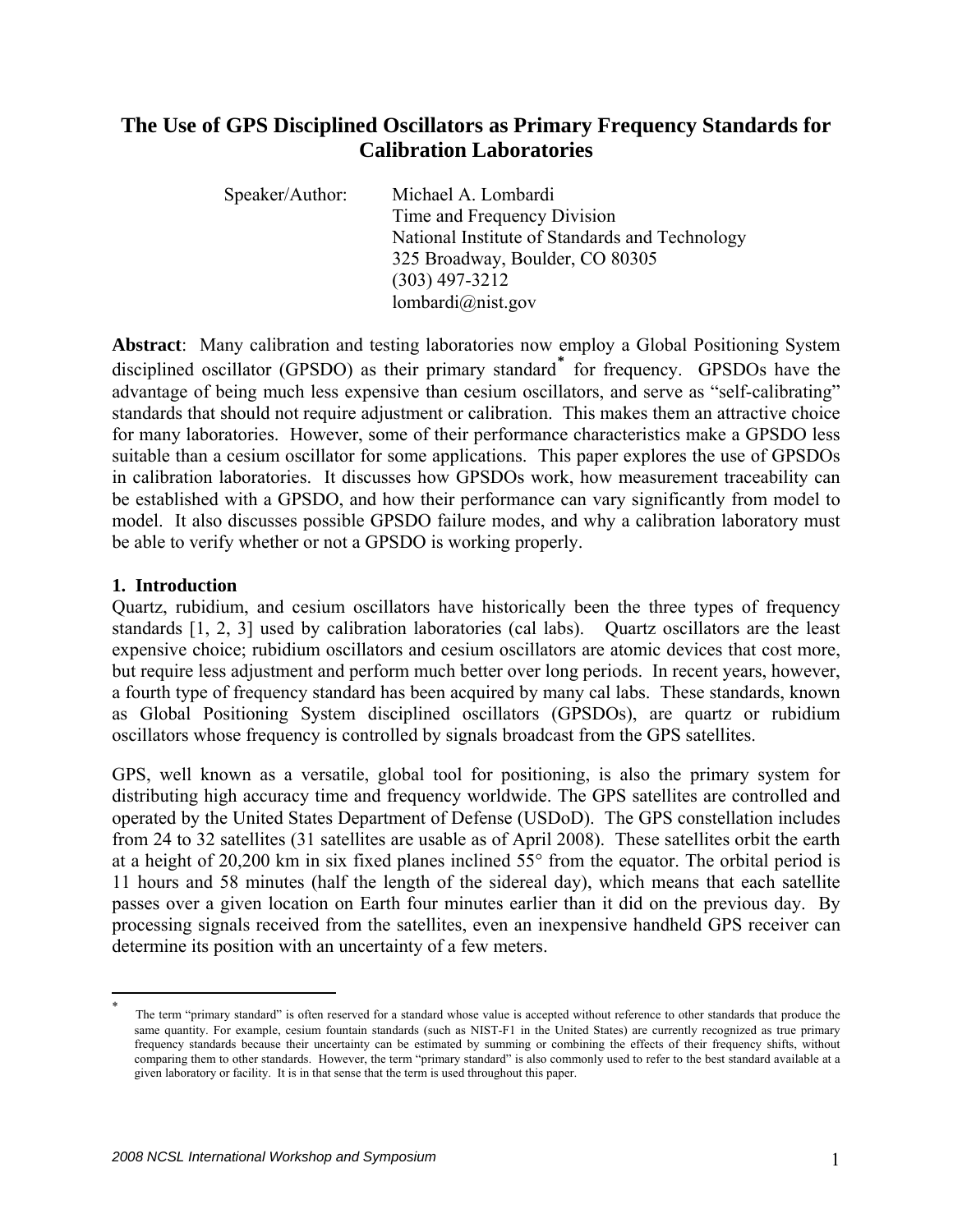The GPS satellites carry atomic oscillators that are steered from USDoD ground stations to agree with UTC(USNO), the Coordinated Universal Time (UTC) time scale maintained by the United States Naval Observatory. UTC(USNO) and the NIST time scale, UTC (NIST), are kept in close agreement and seldom differ from each other by more than 20 ns. The average frequency offset between UTC(USNO) and UTC(NIST) is normally a few parts in  $10^{15}$  or less over a one month interval.

The GPS satellites currently broadcast on two carrier frequencies: L1 at 1575.42 MHz, and L2 at 1227.6 MHz (future GPS satellites will add additional carrier frequencies). Each satellite broadcasts a spread-spectrum waveform, called a pseudorandom noise (PRN) code on L1 and L2, and each satellite is identified by the PRN code it transmits. There are two types of PRN codes. The first type is a coarse acquisition (C/A) code with a chip rate of 1023 chips per millisecond. The second type is a precision (P) code with a chip rate of 10230 chips per millisecond. The C/A code is broadcast on L1, and the P code is broadcast on both L1 and L2. [4, 5, 6] Nearly all of the GPSDOs employed by cal labs use the C/A code on the L1 carrier as their incoming reference signal.

## **2. How a GPSDO Works**

The basic function of a GPSDO is to receive signals from the GPS satellites, and to use the information contained in these signals to control the frequency of a local quartz or rubidium oscillator. The satellite signals can be trusted as a reference for two reasons: because they originate from atomic oscillators, and because they *must be accurate* in order for GPS to meet its specifications as a positioning and navigation system. To illustrate this, consider that the oscillators onboard the GPS satellites receive clock corrections from earth-based control stations once during each orbit (about once every 12 hours). The maximum acceptable contribution from the satellite clocks to the positioning uncertainty is generally considered to be about 1 m. Since light travels at about  $3 \times 10^8$  m/s, the 1 m requirement is equivalent to a time error of about 3.3 ns. Thus, in order for the GPS system to meet its specifications, the satellite clocks must be stable enough to keep time accurate to within less than 3.3 ns during the period between corrections. That translates to a frequency stability specification near  $6 \times 10^{-14}$ . The goal of the GPSDO designer is to transfer the inherent accuracy and stability of the satellite signals to the signals generated by the local oscillator.

The problem of transferring time and frequency from a master oscillator to a secondary oscillator located at a remote site has been of interest for decades, and has been approached in various fashions by designers of disciplined oscillators. Many of the approaches used to discipline oscillators are proprietary (some are patented), and GPSDO manufacturers seldom disclose exactly how their products work. However, there are a few basic concepts that apply to most designs. Generally, the local oscillator is controlled with one or more servo loops, with each loop having a different time constant. [7] For example, one type of servo loop is a phase locked loop, or PLL. In its basic form (Figure 1), a PLL works by comparing the phase of a reference input signal to the phase of a voltage controlled oscillator (VCO). The phase detector then outputs the phase difference between the two input signals to a loop filter, which in turn sends a control voltage to the VCO. The control voltage changes the frequency of the VCO in a direction that reduces the phase difference between the VCO and the reference input signal. The PLL is locked when the phase of the VCO has a constant offset relative to the phase of the input signal. [8]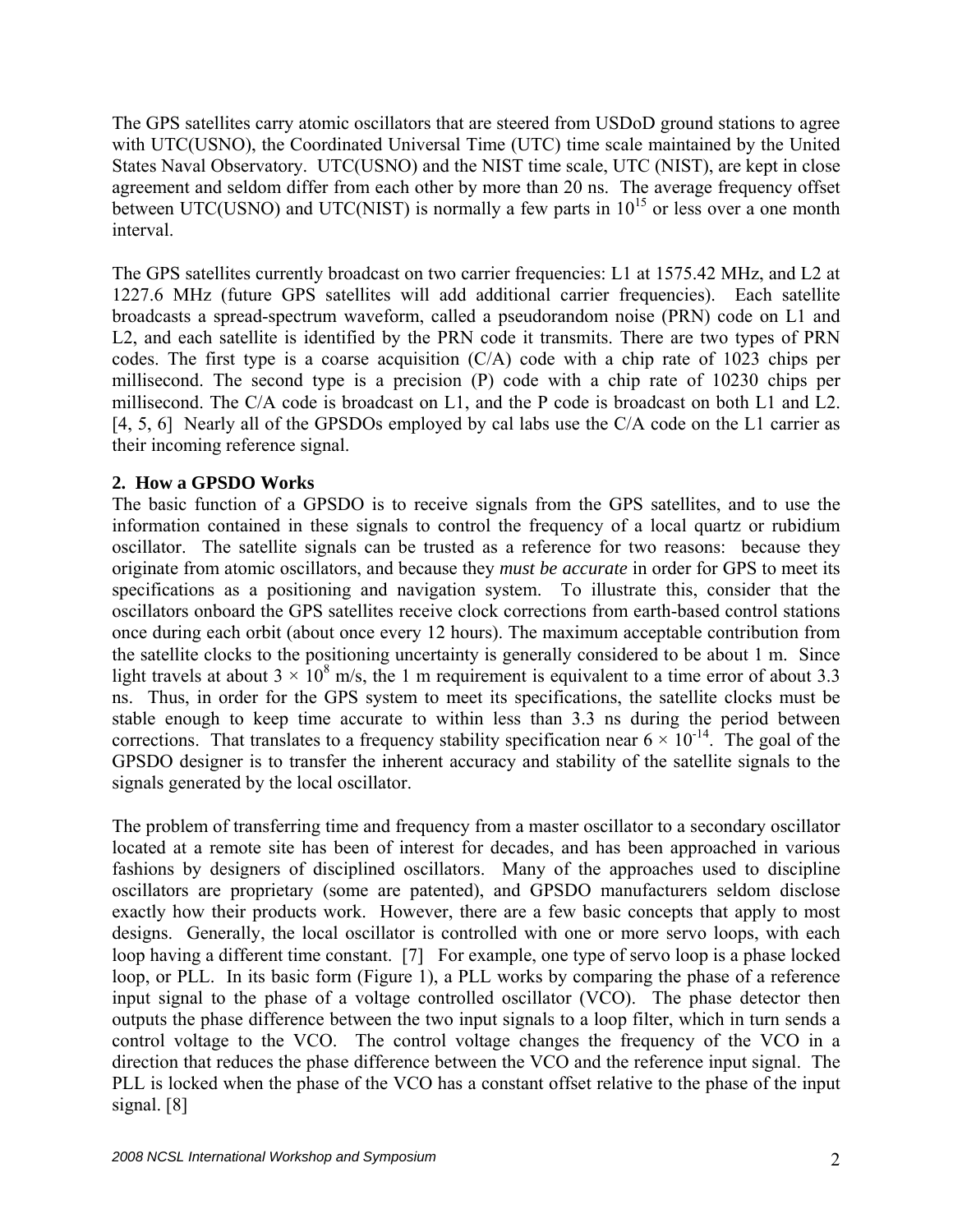

*Figure 1. A phase locked loop (PLL).* 

In a GPSDO, the reference input signal to the PLL comes from a GPS receiver. Most GPSDO manufacturers use a GPS receiver built by a third party, because the cost of developing their own receiver is usually prohibitive. GPS receivers designed for time and frequency applications (sometimes called "GPS timing engines") have benefited from many years of research and development, and often cost less than \$100 when purchased in quantity. These devices can track from 8 to 12 satellites, and output a 1 pulse per second (pps) signal synchronized to UTC(USNO). A simple GPSDO can be built by using a phase detector to measure the difference between the 1 pps signal from the GPS receiver and the signal from the VCO. The VCO is typically a 10 MHz oscillator, so its signal is divided to a lower frequency (often all the way down to 1 pps) prior to this phase comparison. A microcontroller and software read the output of the phase detector and monitor the phase difference. When the phase difference changes, the software changes the control voltage sent to the VCO, so that the phase difference is held within a given range. Ideally, the software should smooth over the second-to-second fluctuations of the GPS signals, reducing the amount of phase noise and allowing the VCO to provide reasonably good short-term frequency stability. However, the software must allow the GPS signals to control the VCO frequency in the longer term. [9]

Adding software to the basic PLL design provides the loop with the ability to vary its time constant and to automatically adapt to different input parameters. For example, if a more stable VCO were used, the software could adapt the servo loop to use a longer time constant and make frequency corrections less often. Figure 2 shows a modified version of the basic PLL where the loop filter is replaced with a microcontroller whose software controls several servo loops. These loops compensate not only for the phase and frequency changes of the local oscillator, but also for the effects of aging, temperature and other environmental parameters. [10]

The quality of the local oscillator largely determines how often steering corrections are needed. For example, a rubidium oscillator of high quality might change its frequency due to aging at a rate of less than  $1 \times 10^{-11}$  per month. [11] However, if an inexpensive quartz oscillator is used, it might age 1000 times faster than a rubidium oscillator, so aging compensation will be needed more often and the aging rate will be less predictable. A similar situation exists with temperature, where rubidium oscillators tend to have much lower temperature coefficients and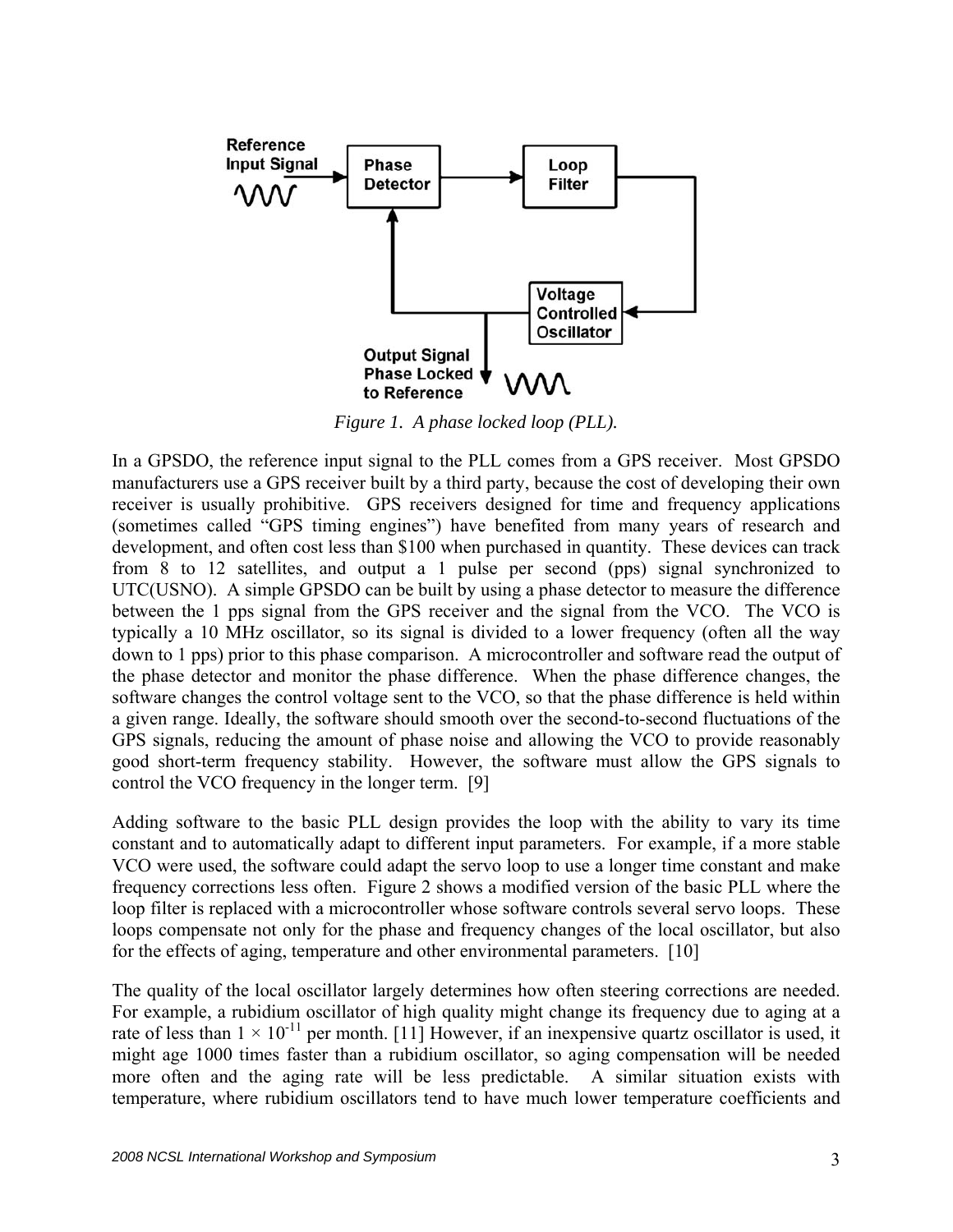respond in a more predictable fashion than quartz oscillators to temperature changes. In spite of these differences, some GPSDO manufacturers have designed adaptive algorithms that can compensate for the aging and temperature changes of a wide variety of local oscillator types [12], doing a remarkably good job with inexpensive quartz devices. Some algorithms even "learn" and store the characteristics of the local oscillator, allowing the local oscillator frequency to continue to be steered when the GPS input signal is lost. This provides a GPSDO with holdover capability, a topic that is discussed in more detail in Section 5.



*Figure 2. Block diagram of a GPSDO that steers its local oscillator.* 

The more elaborate GPSDOs do not correct the frequency of the local oscillator at all. Instead, they let the free running oscillator send its output to a frequency synthesizer, and then apply the steering corrections to the output of the synthesizer (Figure 3). Modern direct digital synthesizers (DDS) have excellent resolution and allow very small frequency corrections to be made. For example, a 48-bit DDS can provide sub-microhertz resolution at 10 MHz (1 μHz resolution at 10 MHz allows instantaneous frequency corrections of  $1 \times 10^{-13}$ ). In addition, allowing the local oscillator to free run often results in better performance than the VCO method, where unexpected shifts in the control voltage can produce unwanted adjustments in the output frequency. [10, 13]



*Figure 3. Block diagram of a GPSDO that corrects the output of a frequency synthesizer.*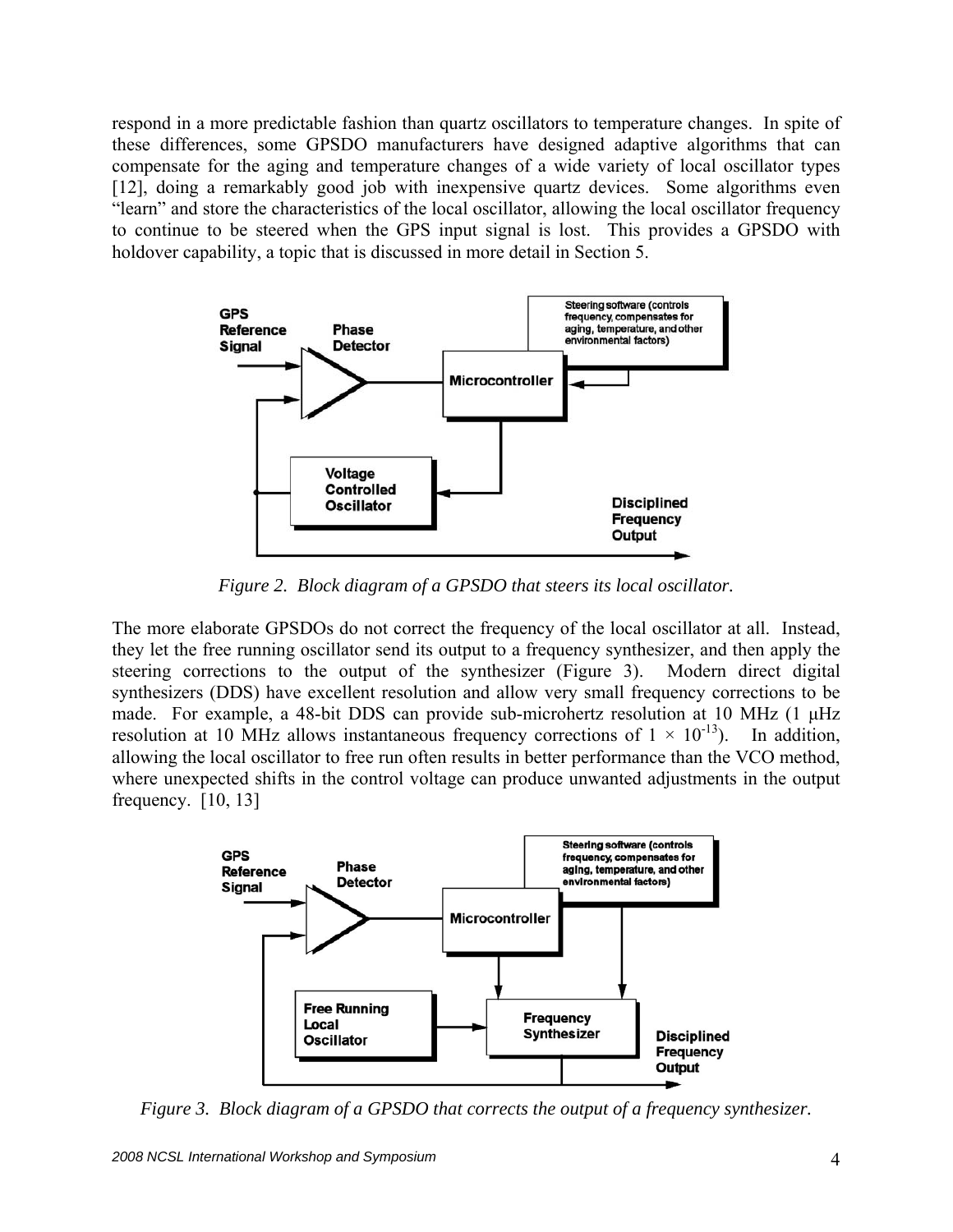As this discussion has illustrated, GPSDOs are sophisticated instruments, and a considerable amount of engineering effort has gone into their design. However, they are still very easy for cal lab personnel to install and use. The most difficult part of the installation is mounting a small antenna on a rooftop location with a clear view of the sky. The antenna should be located relatively close to the lab so that signal loss along the antenna cable can be minimized. Once the GPSDO is installed, it will normally begin surveying its antenna position as soon as it is turned on. The survey is a one-time process that typically lasts for several hours. When the antenna survey is complete, the GPSDO is ready to use as a frequency and time standard. Most GPSDOs produce 5 and/or 10 MHz sine wave signals for use as a frequency reference, and also produce 1 pps signals for use as a time interval reference and for time synchronization to UTC.

## **3. GPSDO Performance**

The design characteristics and performance of GPSDOs can vary significantly, particularly over short averaging times. Several published studies [14, 15, 16] have shown how different models of GPSDOs produce different results, even when operated in identical environments. Even so, when averaging for periods of several days or longer, any GPSDO that is locked to the satellite signals should be inherently accurate (parts in  $10^{13}$  or better) and inherently stable. This is because the signals broadcast by the GPS satellites are continuously steered to agree with Coordinated Universal Time (UTC), and GPSDOs that simply "follow" the satellites will closely agree in both time and frequency with UTC.



Frequency Stability of Disciplined Oscillators Compared to UTC(NIST)

*Figure 4. Comparison of the frequency stability of seven different GPSDOs.* 

From the point of view of a cal lab, the most important specification of a GPSDO is probably frequency accuracy at one day, because most frequency calibrations last for one day or less. The frequency accuracy can be no better than the stability, so a reasonably good metric to use when evaluating a GPSDO is its frequency stability after one day of averaging, as estimated with the Allan deviation (ADEV). [17] Figure 4 shows the estimated frequency stability at one day for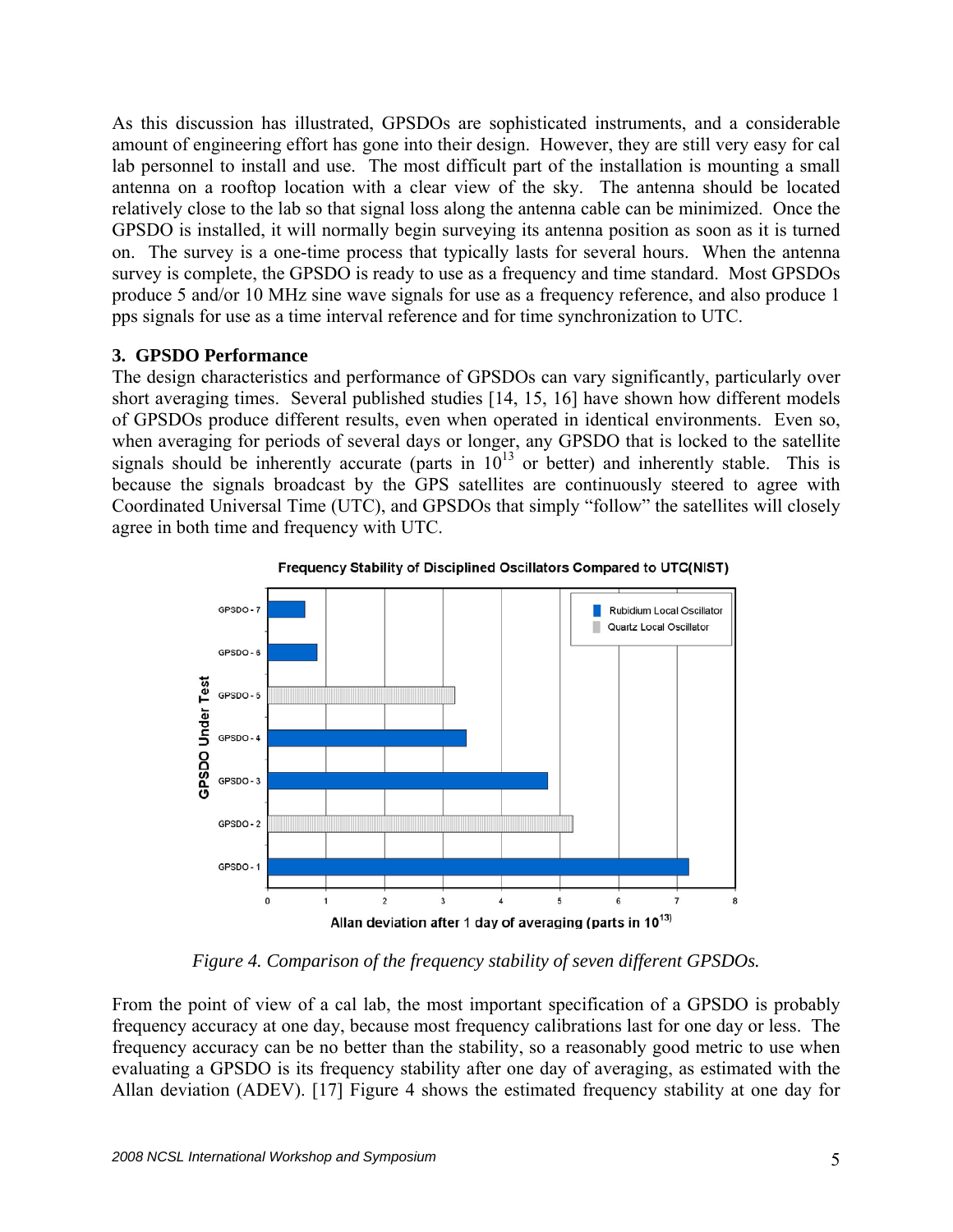seven different GPSDO models that were calibrated by NIST. The ADEV estimates at one day range from about  $7 \times 10^{-13}$  to about  $6 \times 10^{-14}$ , with a stability of  $1 \times 10^{-13}$  or less indicating a very high quality unit. As Figure 4 indicates, the GPSDOs that employ a rubidium local oscillator (dark colored bars) do not always perform better than those that employ a quartz local oscillator (light colored bars), even though the rubidium based units typically cost substantially more and have the technical advantages discussed earlier.

The performance differences between GPSDOs become more obvious when the received phase data are looked at closely. To illustrate this, Figure 5 shows phase data (one-hour averages) from the 10 MHz outputs of two GPSDOs, as compared to UTC(NIST) for a period of 80 days. Both devices have rubidium local oscillators of similar quality, and both cost approximately \$10,000 USD. During the test, both were connected to the same GPS antenna with an antenna splitter. The antenna's position had previously been surveyed with an uncertainty of less than 1 m, and these precise coordinates were keyed into both units.



**10 MHz Output of Two GPSDOs compared to UTC(NIST)**

*Figure 5. Phase comparison of two GPSDOs to UTC(NIST).* 

The results show that the frequency output of Device A was very tightly controlled. The peakto-peak phase variation over the entire 80 day period was just 38 ns, with most of this variation due to the difference between UTC(USNO) and UTC(NIST) during this same interval. The frequency accuracy, as estimated from the slope of the phase, was about  $1 \times 10^{-15}$ . In sharp contrast, the frequency of Device B was very loosely controlled (the servo loop apparently has a very long time constant). The phase plot shows a very large peak-to-peak phase variation of 588 ns, much larger than the dispersion of the GPS timing signals. During the first 40 days of the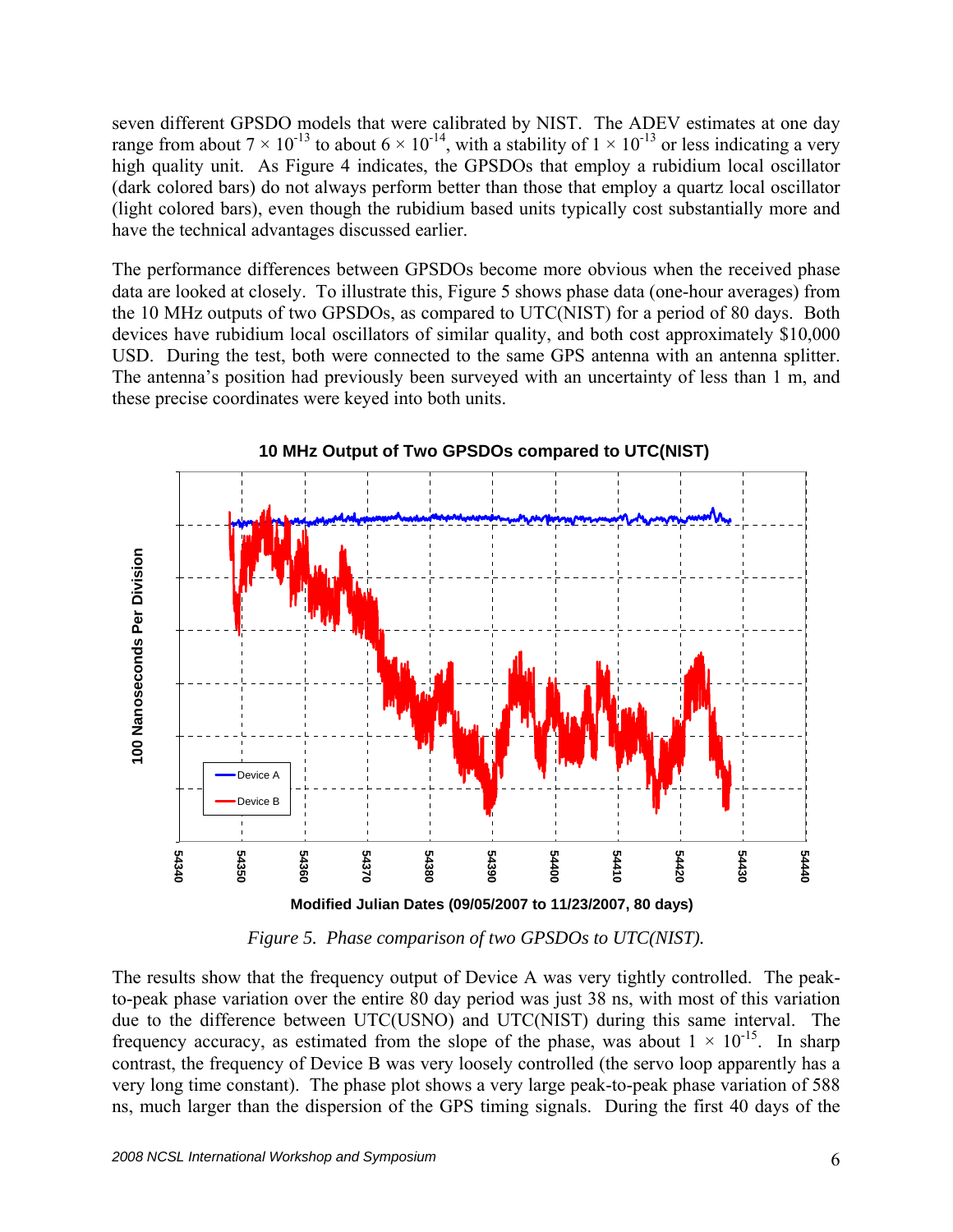measurement, the rubidium oscillator inside Device B was allowed to run with minimal frequency correction, although there was clearly some compensation for the aging rate. The frequency accuracy during this segment was about  $1.5 \times 10^{-13}$ . During the second 40 days, the slope of the phase changed at least once every few days, and the average frequency offset was just a few parts in  $10^{15}$ . This is somewhat misleading, however, because the level of phase noise was much higher than that of Device A.

Figure 6 shows the long-term frequency stability of both devices as estimated with ADEV, for averaging times ranging from 1 hour to about three weeks. Device A is more stable at all averaging times by roughly a factor of 10. Stability at one day, the key metric discussed earlier, is about  $6 \times 10^{-14}$  for Device A and about  $7 \times 10^{-13}$  for Device B, representing the best and worst performance values shown in Figure 4.



**Long-Term Frequency Stability of Two GPSDOs**

*Figure 6. Long-term frequency stability of two GPSDOs.* 

Figure 7 shows the short-term frequency stability of both devices for averaging times ranging from 1 second to 100 seconds. The two devices have essentially equivalent stability out to about five or six seconds of averaging, before any of the steering loops are implemented (as previously noted, the rubidium local oscillators in the two devices are similar). However, Device B's stability was more than a factor of two worse than Device A after 30 seconds of averaging, as one of its servo loops apparently has a short time constant and had already begun steering. After 100 seconds of averaging, both devices are stable to about  $1 \times 10^{-12}$ , but as Figure 6 indicates, Device B was not able to achieve this level of stability again until the averaging time reached about one day.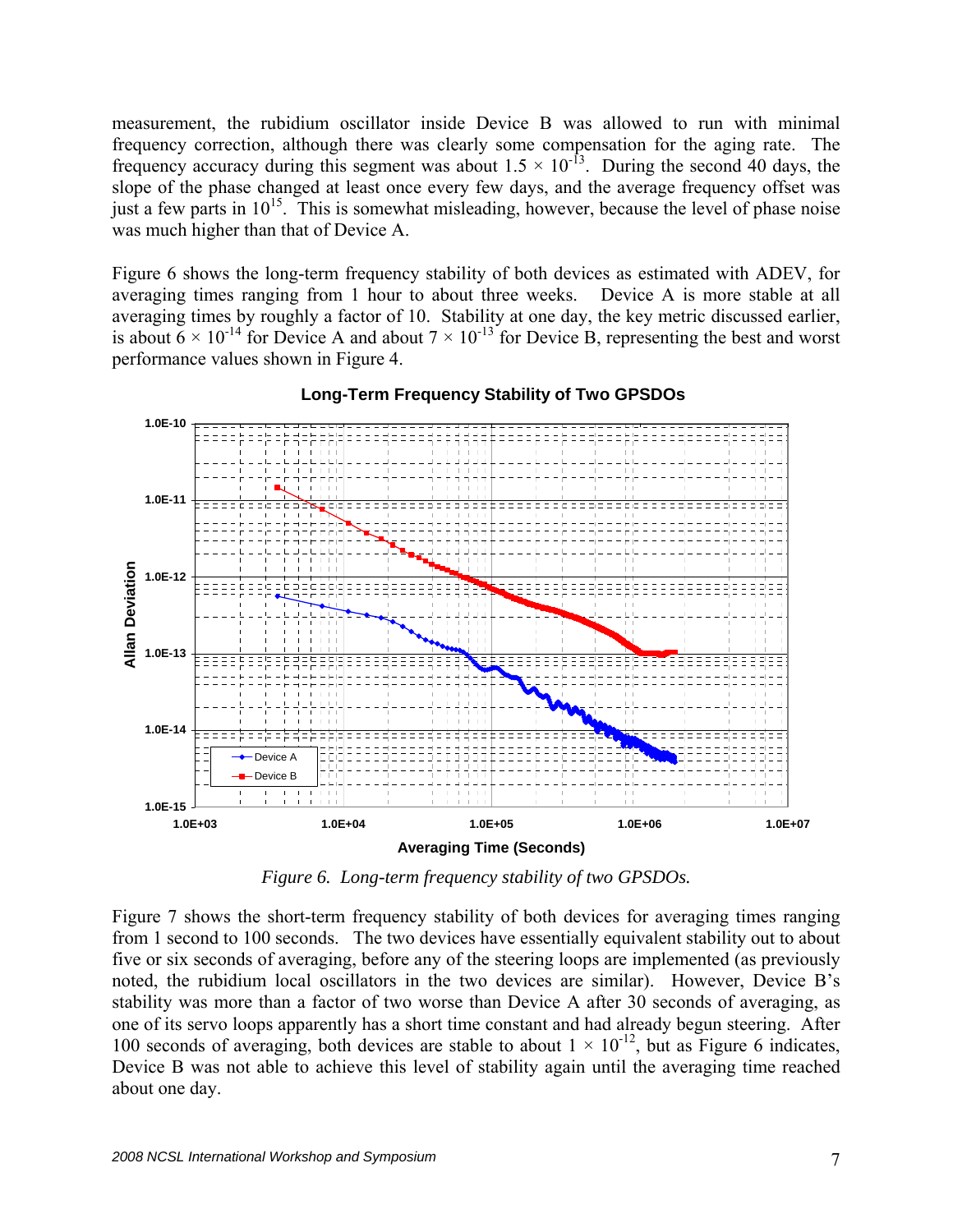

*Figure 7. Short-term frequency stability of two GPSDOs.* 

To be fair, the wide disparity between Device A and Device B probably comes close to representing the two extremes of GPSDO performance. Device A was chosen for this example because of its excellent all-around performance, and Device B was chosen because of its unusually loose steering of its local oscillator. These examples are simply intended to show that two different GPSDOs can produce very different results, even when connected to the same antenna and operated in the same environment. Even so, the frequency accuracy and stability of all GPSDOs should be less than  $1 \times 10^{-12}$  at one day, improving over longer intervals. This level of performance exceeds the measurement requirements of most laboratories.

## **4. Choosing between a GPSDO and a Rubidium or Cesium standard**

When a cal lab manager decides which primary frequency standard to buy, he or she will likely be choosing between a rubidium oscillator, a cesium oscillator, or a GPSDO. While many cal labs now employ GPSDOs as their primary standard, some cal lab managers have excluded them from consideration. Two of the chief reasons for not selecting a GPSDO are concerns about failures due to the loss of GPS reception (Section 5) and concerns about traceability (Section 6). Another concern is that some cal lab managers prefer to have a standard whose frequency can be adjusted and controlled by cal lab personnel, such as a rubidium or cesium, rather than a GPSDO that is adjusted by signals from the satellites. In addition, the short-term stability of some GPSDOs can be poor when compared to that of free running oscillators, due to the frequency or phase steps that are introduced when the local oscillator is steered to agree with the satellites.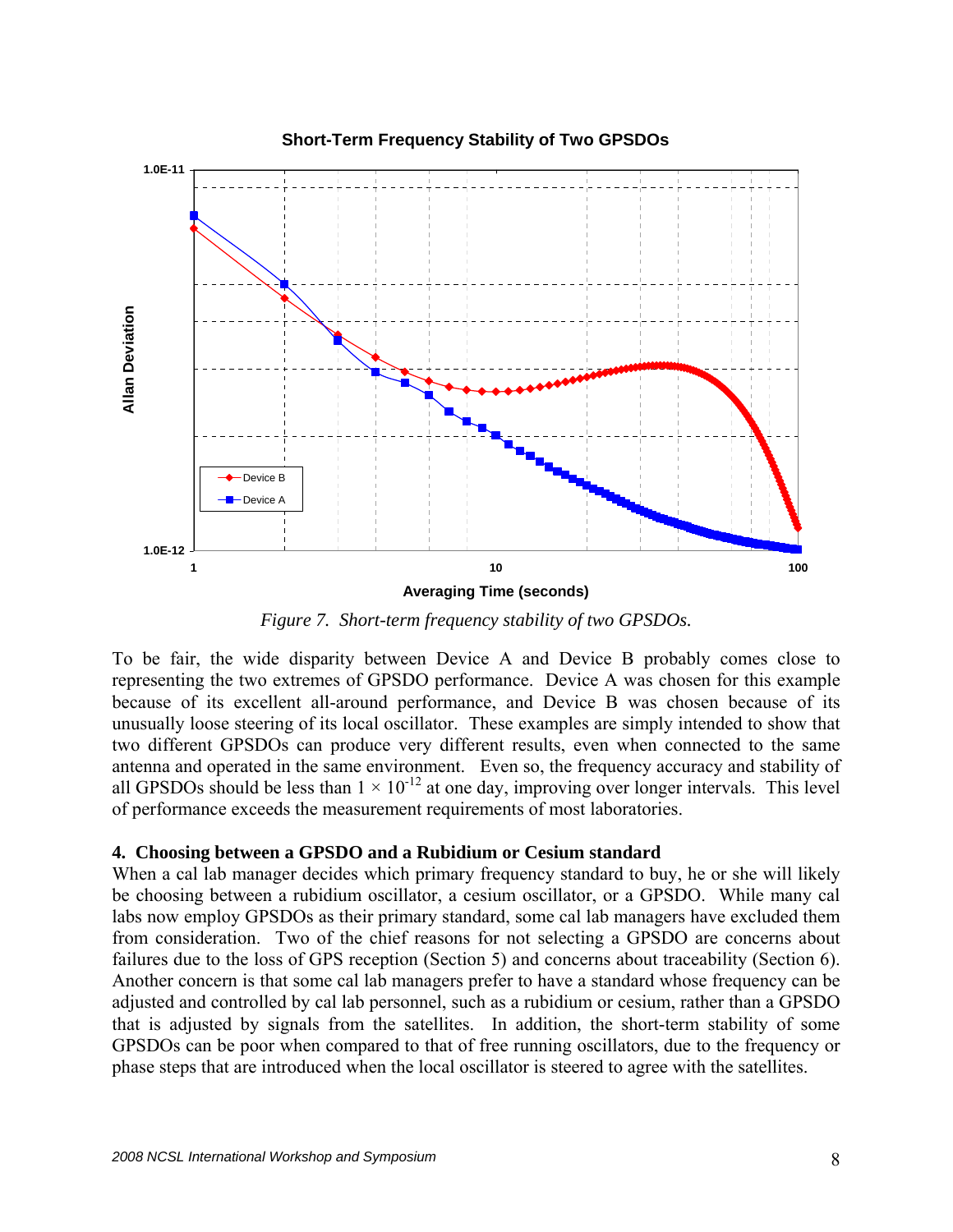For now, we'll put aside the concerns of GPS failure modes and traceability (to be discussed in Sections 5 and 6), and focus on the performance characteristics of GPSDOs as compared to rubidium and cesium oscillators (summarized in Table 1). The specifications listed in the table were obtained from specification sheets (at least several commercially-available standards were reviewed in each category), and from the results of measurements performed by NIST.

| $\sim$ $\sim$ $\sim$ $\sim$ $\sim$ $\sim$ $\sim$ $\sim$<br>Oscillator Type                   | Rubidium                                                | Cesium Beam                                                                                                                                                            | <b>GPSDO</b>                                                                            |
|----------------------------------------------------------------------------------------------|---------------------------------------------------------|------------------------------------------------------------------------------------------------------------------------------------------------------------------------|-----------------------------------------------------------------------------------------|
| Frequency<br>offset with respect<br>to UTC(NIST)<br>(1 day average)                          | $5 \times 10^{-9}$ to<br>$5 \times 10^{-12}$            | $1 \times 10^{-12}$ to<br>$5 \times 10^{-14}$                                                                                                                          | $1 \times 10^{-12}$ to<br>$5 \times 10^{-14}$                                           |
| Stability at 1<br>second                                                                     | $5 \times 10^{-11}$ to<br>$5 \times 10^{-12}$           | $5 \times 10^{-11}$ to<br>$5 \times 10^{-12}$                                                                                                                          | $1 \times 10^{-10}$ to<br>$1 \times 10^{-12}$                                           |
| Stability at 1 day                                                                           | $5 \times 10^{-12}$                                     | $8 \times 10^{-14}$ to<br>$2\times10^{\text{-}14}$                                                                                                                     | $8 \times 10^{-13}$ to<br>$5 \times 10^{-14}$                                           |
| Aging/year                                                                                   | $\leq 1 \times 10^{-10}$ to<br>$5\times10^{\text{-}10}$ | None, by definition.<br>However, cesium<br>oscillators have long-<br>term frequency drift,<br>typically measured in<br>parts in $10^{17}$ over the<br>course of a day. | None, the output is a<br>steered frequency that is<br>corrected for aging and<br>drift. |
| Phase noise<br>(dbc/Hz, 10 Hz)<br>from carrier)                                              | $-90$ to<br>$-130$                                      | $-130$ to<br>$-136$                                                                                                                                                    | $-90$ to<br>$-140$                                                                      |
| Life expectancy                                                                              | $> 15$ years                                            | 5 to 20 years<br>10 years is typical                                                                                                                                   | $> 15$ years                                                                            |
| Produces an on-<br>time pulse without<br>being synchronized<br>to another source             | N <sub>o</sub>                                          | N <sub>o</sub>                                                                                                                                                         | Yes                                                                                     |
| Produce frequency<br>accurate to within<br>$\pm 1 \times 10^{-11}$ for 24<br>hours or longer | Yes, with<br>periodic<br>Adjustment                     | Yes                                                                                                                                                                    | Yes                                                                                     |
| Cost                                                                                         | \$2,000 to<br>\$10,000                                  | \$30,000 to \$55,000                                                                                                                                                   | \$3,000 to \$15,000                                                                     |

*Table 1. Typical performance characteristics of cal lab primary frequency standards.* 

As Table 1 indicates, a GPSDO (which often has a rubidium inside) will outperform a standalone rubidium oscillator. The long-term frequency accuracy and stability of the GPSDO will be much better than that of a standalone rubidium, and unlike the standalone rubidium, the GPSDO will never require adjustment. A GPSDO will normally cost more than a standalone rubidium standard, but in most cases, the performance and convenience of the GPSDO will easily justify the higher cost. Therefore for most cal labs a GPSDO is probably a better choice, but some cal lab managers still prefer a standalone rubidium oscillator, due to some of the concerns discussed earlier.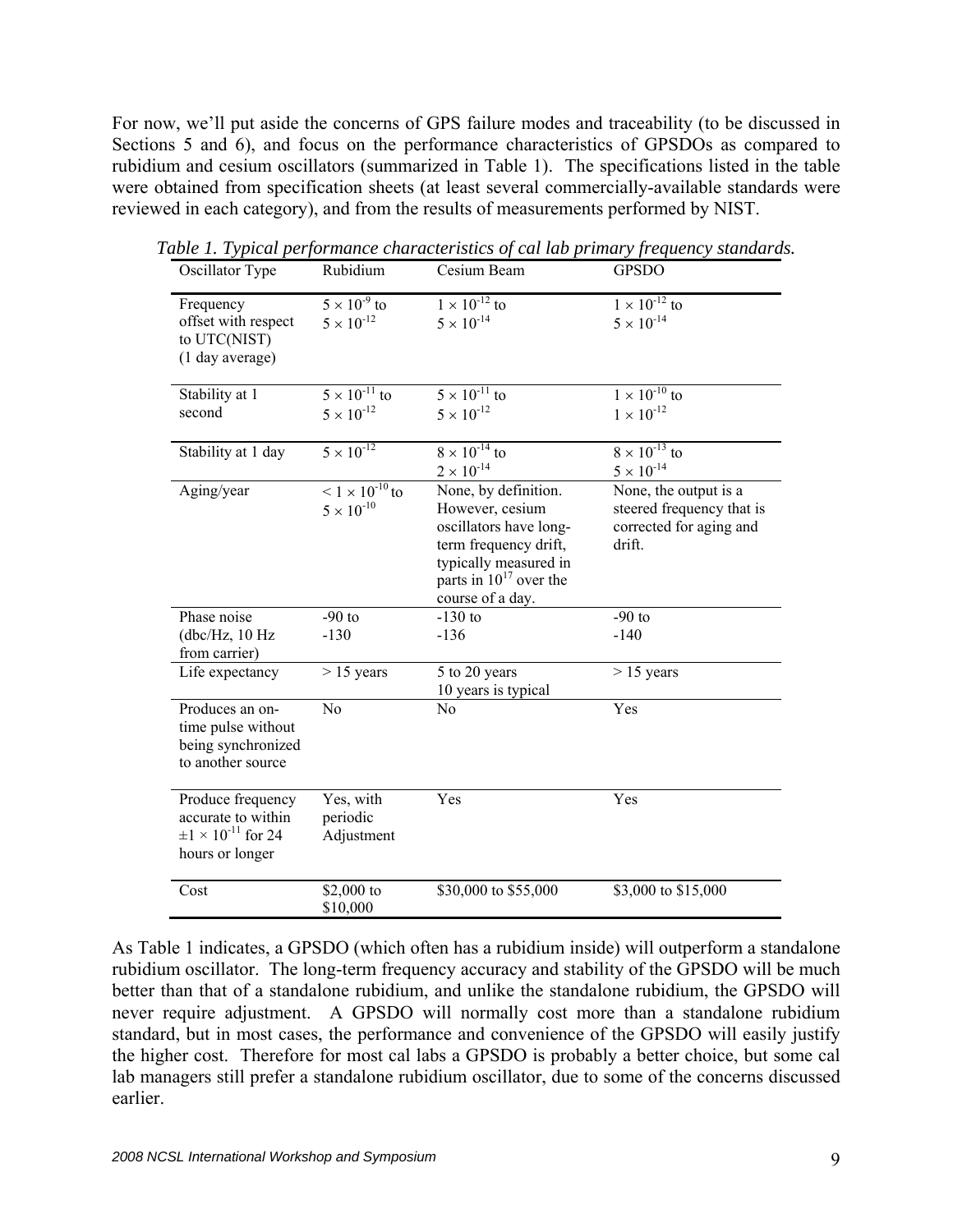The choice between a cesium standard and a GPSDO is more difficult. The SI second is defined as 9,192,631,770 energy transitions of the cesium atom; and thus cesium oscillators are intrinsic standards. This normally makes them the preferred choice of frequency standard for cal labs with the highest capabilities and most demanding requirements. However, not all labs can afford a cesium. They typically cost at least \$30,000 per unit, and their beam tubes eventually run out of cesium, typically after about 10 years. [18] The cost of replacing a beam tube is often about half the purchase price of the cesium itself, so the cost of ownership is much higher than that of a GPSDO.

Assuming that a cal lab can afford a cesium, should they still save money by choosing a GPSDO as their primary standard? Let's look at the pros and cons of choosing a GPSDO. First the pros:

- A GPSDO costs much less than a cesium to purchase, typically 50 % to 90 % less. It also costs less to own, because there is no cesium beam tube to replace. This means that a cal lab could buy two or more GPSDOs for less than the cost of a cesium, and use the additional standards for crosschecks and redundancy.
- Unlike a cesium, a GPSDO can recover time by itself (time-of-day and an on-time pulse synchronized to UTC). This is important if a cal lab needs time synchronization capability.
- Cesium oscillators seldom require adjustment, but a GPSDO will never require adjustment, since its frequency is controlled by the signals from the GPS satellites.

Now the cons:

- GPSDOs generally have poorer short-term stability and higher phase noise than cesium oscillators.
- GPSDOs require an outdoor antenna and must be located in an area that has access to the roof. A cesium oscillator can be operated anywhere where electric power is available.
- Cesium oscillators are autonomous and independent sources of frequency, which means they can operate without input from another source. A GPSDO can operate properly only where signals from the GPS satellites are available, and will not meet the requirements of labs that need an autonomous frequency source.

Based on these criteria, it seems that a certain percentage of cal labs will require a cesium standard, and will continue to purchase them in spite of their higher costs. Conversely, some cal labs that can afford a cesium standard will undoubtedly choose a GPSDO as a lower cost alternative that meets all of their requirements. In addition, some cal labs will operate both types of standards. A cal lab that already operates a cesium as their primary standard might be wise to acquire a GPSDO as a secondary standard, or as a check standard that they can use to ensure that their cesium is operating properly.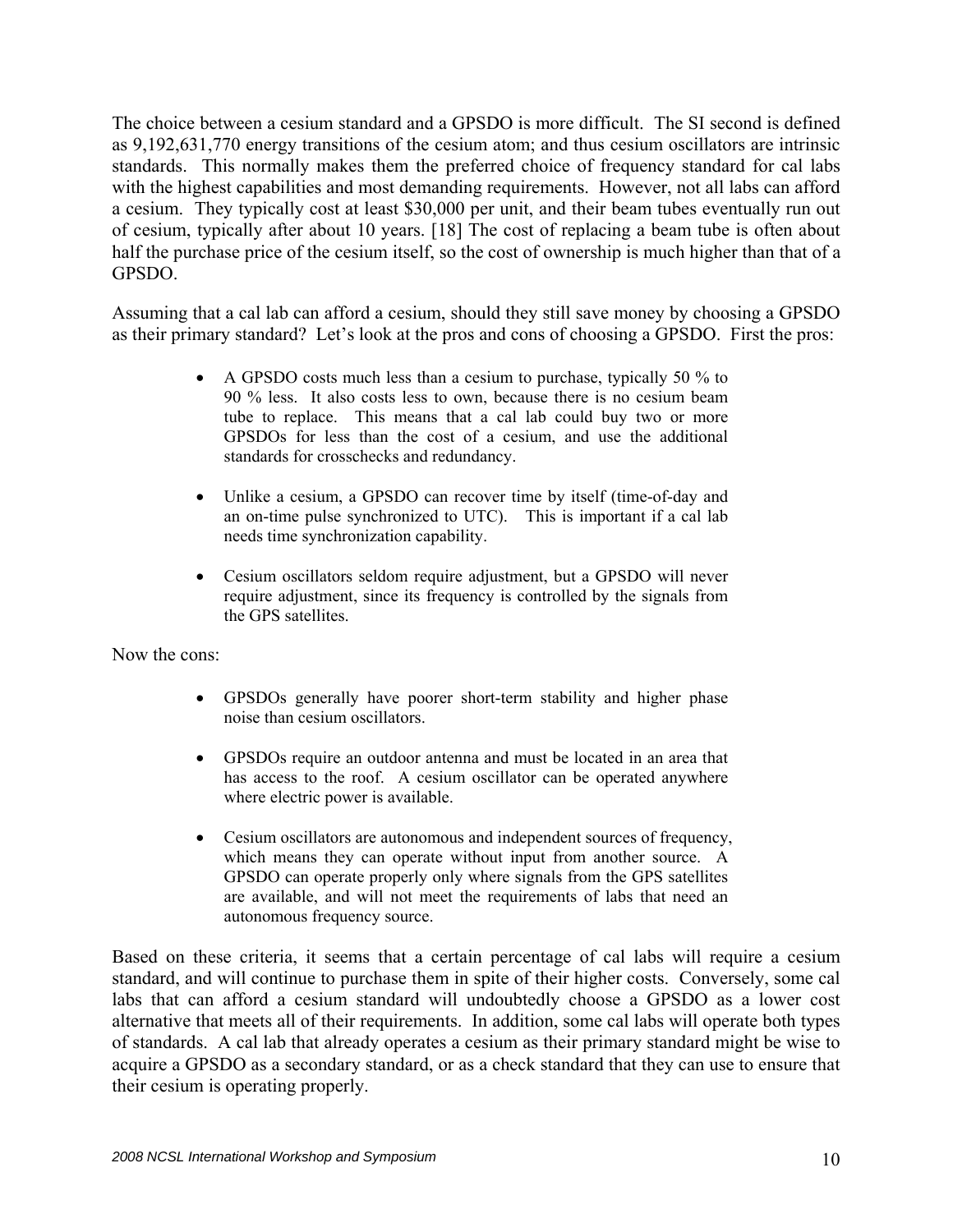### **5. GPSDO Failure Modes**

As is the case with cesium oscillators, GPSDOs tend to be trusted unequivocally, even when they have stopped working. Because they work so well without ever requiring adjustment, GPSDOs tend to be checked even less often than cesium oscillators, with some cal labs allowing them to run for months or even years without any attention. To guard against trusting the output of a failed device, cal labs that use a GPSDO as their primary standard must have a procedure in place that is used to verify whether the device is working properly. This procedure might involve periodically checking the front panel lights and indicators to verify whether or not the unit is locked, and comparing the outputs of the GPSDO to other standards to check for abnormal behavior. It might also involve using a computer to monitor the number of satellites being tracked, the received signal strength (correlator-to-noise ratio), the health of the local oscillator, and so on. [19, 20]

GPSDOs can and do fail, particularly when the GPS signal is unavailable in a local area. There are many possible failure modes that have been well documented elsewhere [21], but the most likely cause of failure is probably RF interference and jamming (either intentional or unintentional). The main reason that GPS is so susceptible to interference is the low power of the signal. A receiver can lose lock on a satellite due to an interfering signal that is only a few orders of magnitude more powerful than the minimum received GPS signal strength, which is –160 dBW on earth for the L1 carrier, equivalent to  $10^{-16}$  W. [22] One "jamming" incident at NIST was caused by a GPS receiving antenna with a loose connector. The signals leaking from this connector jammed other receivers whose antennas were located 100 meters away. [23]

When the GPS signal is unavailable, a GPSDO continues to produce frequency but begins relying on its holdover capability. The holdover capability is provided by either by a free running local oscillator, or a local oscillator that is steered with software that retains knowledge of its past performance. There is no exact answer as to how long GPSDOs can continue to meet the requirements of the cal lab in the absence of GPS. It depends entirely on the specific model of GPSDO in use, and manufacturers often do not provide guidance or holdover specifications.

A holdover experiment was conducted at the NIST laboratories in Boulder, Colorado in October 2006. [24] This simple test consisted of removing the antennas from four GPSDOs that had been continuously running for weeks or months, and leaving the antennas disconnected for a week. The frequency accuracy of each device was measured during the "outage", as well as the time offset after one week of holdover (Table 2).

|              |          | $\boldsymbol{v}$                   |                               |
|--------------|----------|------------------------------------|-------------------------------|
| <b>GPSDO</b> | Type     | Frequency Accuracy during one week | Time Offset after one week of |
|              |          | of holdover                        | holdover                      |
|              | Rubidium | $8 \times 10^{-11}$                | $42 \mu s$                    |
|              | Rubidium | $3 \times 10^{-12}$                | $<$ 3 $\mu$ s                 |
|              | Rubidium | $1 \times 10^{-9}$                 | $637 \text{ }\mu\text{s}$     |
|              | Quartz   | $3 \times 10^{-10}$                | $82 \text{ }\mu\text{s}$      |

 *Table 2. Holdover performance of four GPSDOs.* 

The NIST test was limited to four devices that we had on hand, and was certainly not representative of the entire GPSDO marketplace. All other things being equal, a rubidium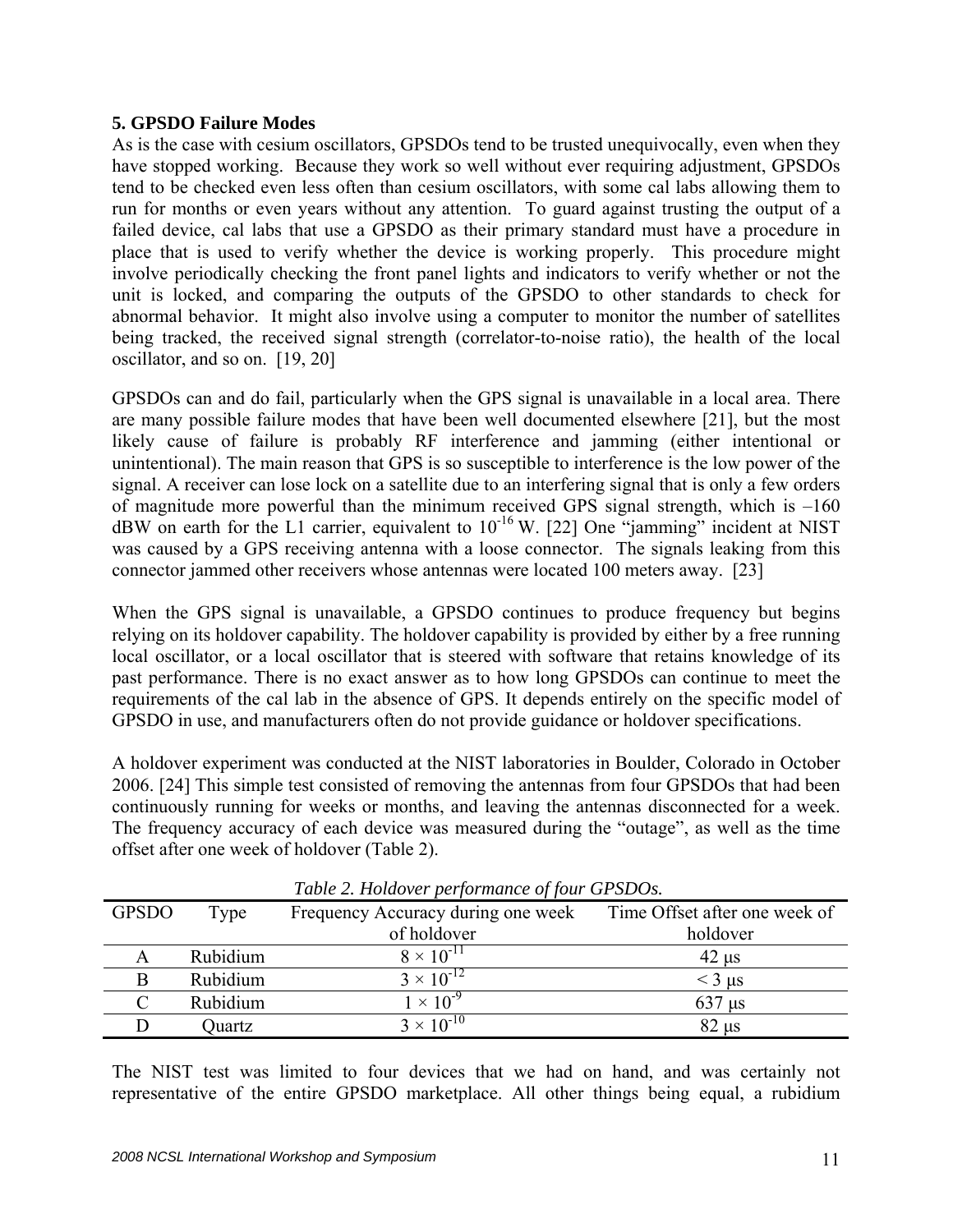GPSDO should have better holdover capability than a quartz-based model, but this simple test showed that at least one rubidium based GPSDO had no holdover steering algorithm in place. Figure 8 shows a phase plot of device C before and after its antenna was disconnected. Device C almost immediately became a free running oscillator with frequency accuracy near  $1 \times 10^{-9}$ , which is typical for an unadjusted rubidium. The performance of a quartz based GPSDO without holdover capability would likely be 10 to 100 times worse than that of a rubidium GPSDO in the absence of GPS. In sharp contrast, the frequency of Device B (Table 2) remained accurate to  $3 \times$  $10^{-12}$  during the week long outage, only three times worse than the  $1 \times 10^{-12}$  specification claimed by many GPSDO manufacturers when their device is working normally.



# GPSDO (device C) during simulated signal outage

*Figure 8. Phase plot of rubidium GPSDO without holdover capability during a simulated signal outage.* 

In addition to several incidents of jamming, NIST calibration customers have experienced GPS receivers failing for other reasons, including: local oscillator failures, antennas falling off the roof during high wind conditions, antenna cables being cut by repairmen, antenna cables being gnawed through by squirrels and other animals, and even one unusual incident where a trespasser with a rifle used a GPS antenna for target practice. And although the GPS system has proven to be exceptionally reliable, there have been rare instances where one or more GPS satellites have broadcast bad timing information. Needless to say, it is important for a cal lab to be able to verify that its GPSDO is working properly, and to know whether it has stopped working.

## **6. Establishing measurement traceability with a GPSDO**

The use of GPSDOs as primary standards in cal labs is now widely accepted by most, but remains controversial in some quarters. A few detractors claim that GPSDOs cannot be used to establish traceability, which is simply not true. In fact, because the time and frequency outputs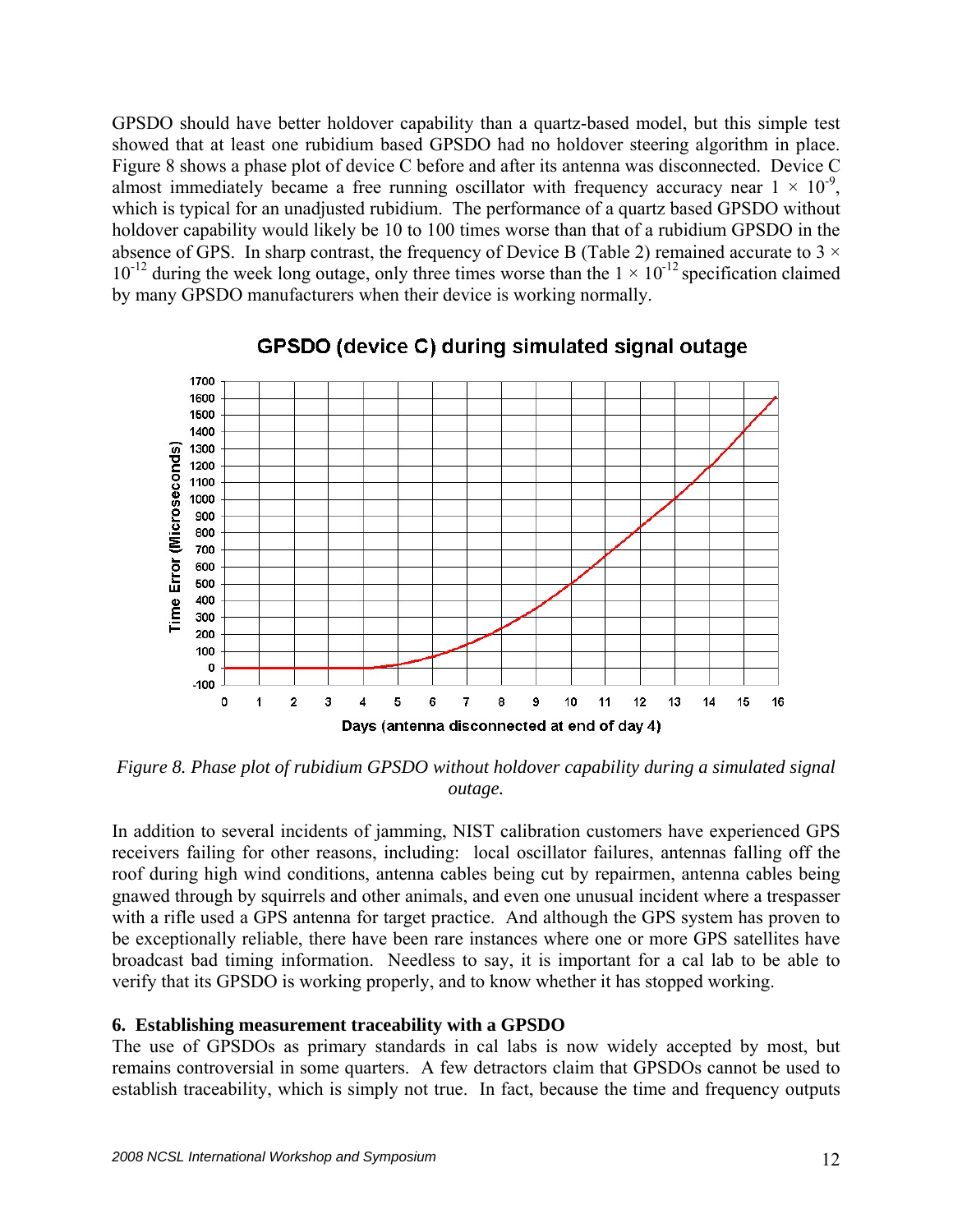of a GPSDO are continuously steered to agree with UTC, they will have better long-term accuracy and stability than any free running oscillator (including a cesium). Therefore, it stands to reason from a technical viewpoint that a well-designed GPSDO should be able to deliver traceable measurements as well or better than any other frequency standard. In theory, a GPSDO is a self-calibrating standard that never requires adjustment, because the adjustments are made internally by the UTC signals broadcast from the satellites.

The key to establishing traceability with a GPSDO is determining the measurement uncertainty that should be assigned to the GPSDO. As the definition of traceability tells us, establishing traceability requires maintaining an unbroken chain of calibrations that trace back to the International System (SI) units of measurement. Each calibration in the traceability chain must have a known uncertainty. While this might seem like a rigorous requirement, the process of establishing traceability with a GPSDO is really no different from the process of establishing traceability with a cesium oscillator. For example, even though cesium oscillators are intrinsic standards used to define the SI second, the uncertainty of the particular cesium device used by the cal lab still must be known in order to complete the traceability chain.

How can a cal lab assign an uncertainty number to a GPSDO? There are at least three general approaches that can be used:

- *Send the GPSDO out periodically for calibration*. This is the traditional model for obtaining an uncertainty value, widely used in most areas of metrology. A cal lab can send a GPSDO to its National Metrology Institute (NMI), which is NIST in the United States, and have it calibrated against the national standard. [14, 15, 16, 25] Even then, however, traceability would be established only at a given point in time, and would eventually have to be reestablished by another calibration. For example, if an auditor were told that the uncertainty assigned to a GPSDO was obtained by a calibration from five years ago, they would likely agree that the traceability chain was no longer valid, and might deny accreditation to the laboratory. Therefore, labs that rely solely on this approach will have to periodically schedule and pay for repeat calibrations. This is not an attractive option, because it negates one of the chief advantages of owning a "selfcalibrating" standard.
- *Assign an uncertainty, and then continuously verify that both the GPSDO and the GPS satellites are working properly*. A reasonable strategy for many cal labs is to assign a measurement uncertainty to their GPSDO obtained from a previous calibration (see above), or from the manufacturer's specification sheet. To ensure that the GPSDO is performing to this specification, the cal lab needs to develop a procedure that verifies that the GPSDO is tracking satellites and working properly (Section 5). In addition, the cal lab needs to verify that the GPS satellites are working properly, because errors in the satellite broadcast could degrade the performance of the GPSDO. To help cal labs easily determine whether the satellites are working properly, a number of NMIs compare the GPS signals to their national frequency standards, and publish the results on the Internet. Table 3 lists some NMI monitoring sites.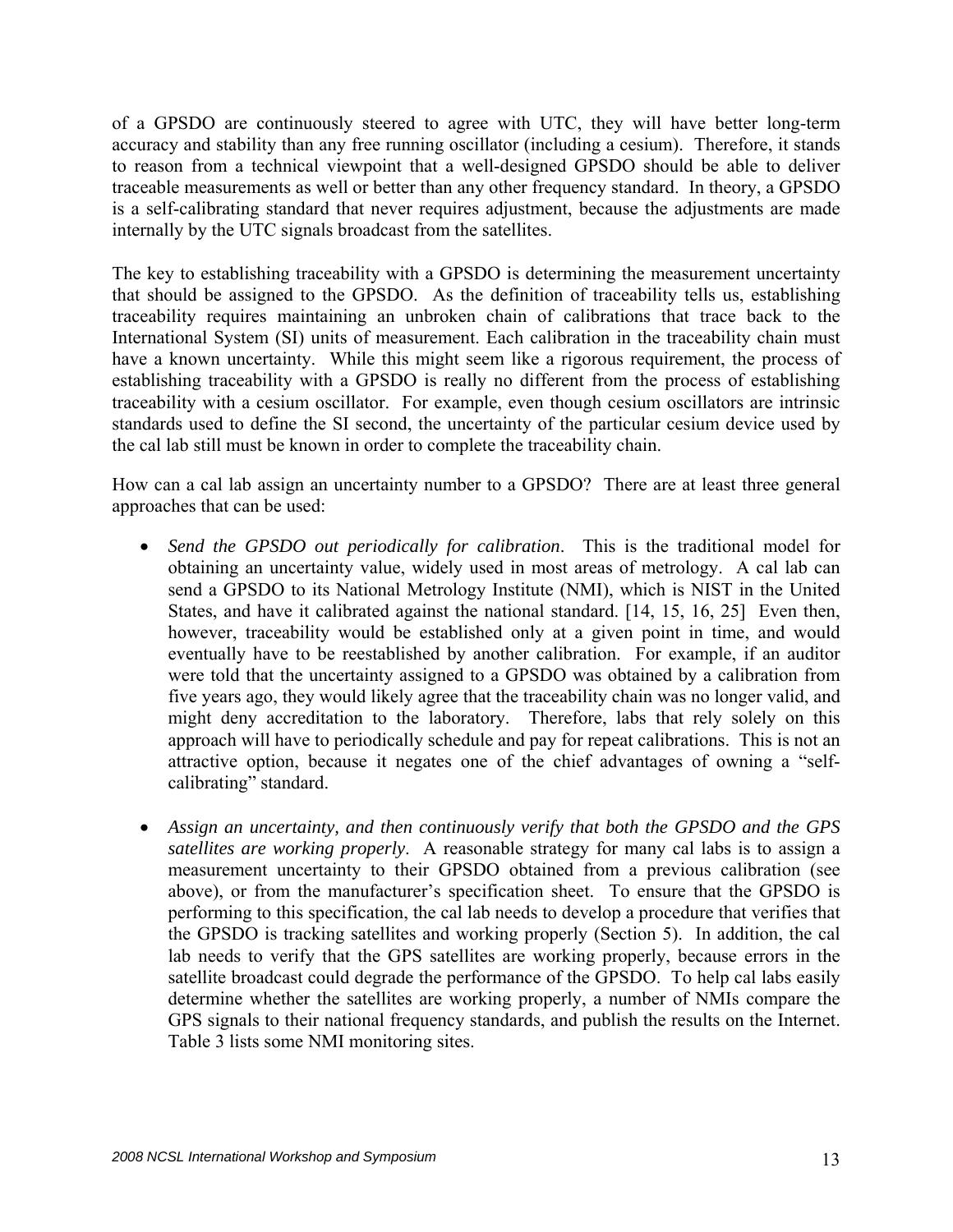| NMI                   | Country              | <b>Address</b>                                       |
|-----------------------|----------------------|------------------------------------------------------|
| National Institute of | <b>United States</b> | http://tf.nist.gov/service/gpstrace.htm              |
| Standards and         |                      |                                                      |
| Technology (NIST)     |                      |                                                      |
| National Physical     | United Kingdom       | http://www.npl.co.uk/server.php?show=ConWebDoc.1007  |
| Laboratory (NPL)      |                      |                                                      |
| National Metrology    | South Africa         | http://www.nmisa.org/publications/tfbulletin         |
| Institute of South    |                      |                                                      |
| Africa (NMISA)        |                      |                                                      |
| National Measurement  | Australia            | ftp://time.nmi.gov.au/pub/timedata/                  |
| Insitute (NMI)        |                      |                                                      |
| National Research     | Canada               | http://inms-ienm.nrc-                                |
| Council (NRC)         |                      | cnrc.gc.ca/time services/global_position_data_e.html |

*Table 3. NMI sites that monitor the GPS satellites.* 

• *Have the GPSDO continuously measured and monitored by a NIST remote calibration service.* NIST and other NMIs offer remote calibration services that make it possible for cal labs to continuously compare a GPSDO to the national frequency standard so that its uncertainty is known at all times. NIST offers two remote calibration services that are suitable for continuous measurement of a GPSDO. The Frequency Measurement and Analysis Service (FMAS) can calibrate up to five frequency standards at once with an uncertainty of  $2 \times 10^{-13}$  at one day. The measurement results can be viewed on the FMAS display, and calibration reports are mailed to customers every month. [26] The Time Measurement and Analysis Service (TMAS) can measure a 1 Hz signal timing pulse from a single standard with an frequency uncertainty of  $5 \times 10^{-14}$  at one day. In addition to this lower uncertainty, the TMAS has two other advantages: it can measure the absolute timing accuracy of a GPSDO with an uncertainty of less than 15 ns (the FMAS measures frequency only), and its customers can view their measurement results in real-time via the Internet. [27] Both the FMAS and TMAS offer convenient, turnkey solutions to cal labs, by providing continuous validation of the frequency traceability chain.

### **7. Summary and Conclusion**

GPS disciplined oscillators provide excellent performance at a relatively low cost, and have gained widespread acceptance as primary frequency standards in calibration and testing laboratories. Laboratories that employ GPSDOs as their primary standard can achieve frequency calibration and measurement capabilities near  $1 \times 10^{-13}$  after one day of averaging, but must establish a procedure that verifies that the GPSDO is working properly and that the traceability chain is intact.

### **Acknowledgements**

The author thanks Tom Parker, Richard Fox, and David Smith of NIST for several helpful comments and corrections regarding this manuscript, and Andrew Novick of NIST for his contributions to the GPSDO measurements.

*This paper is a contribution of the United States government and is not subject to copyright.*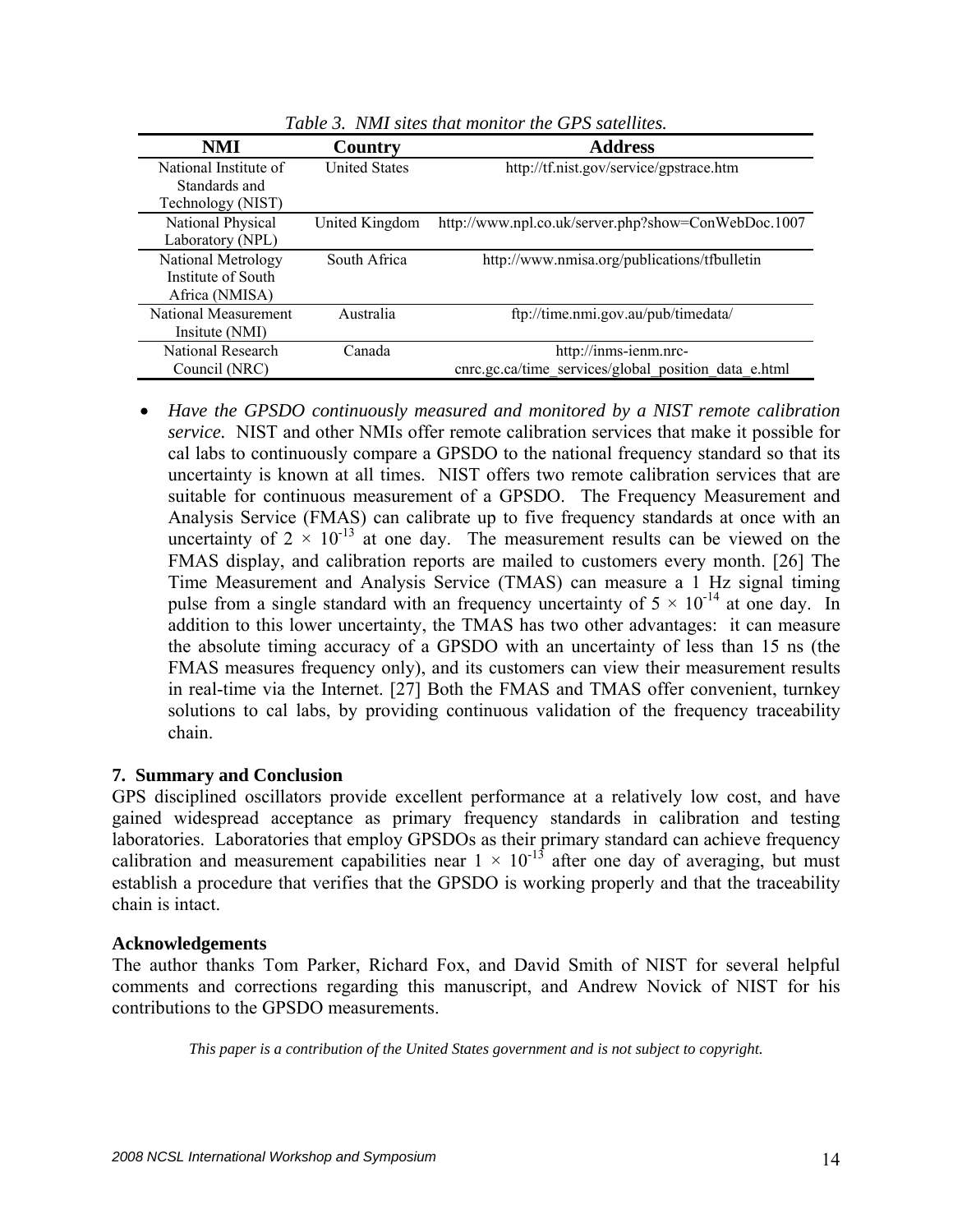#### **References**

- [1] H. Hellwig, "Frequency Standards and Clocks: A Tutorial Introduction," *National Bureau of Standards Technical Note 616*, 72 p., June 1977.
- [2] L. L. Lewis, "An Introduction to Frequency Standards," *Proceedings of the IEEE*, vol. 79, no. 7, pp. 927-935, July 1991.
- [3] J. R. Vig and A. Ballato, "Frequency Control Devices," *Ultrasonic Instruments and Devices*, chapter 7, pp. 637- 701, Academic Press, 1999.
- [4] M. A. Lombardi, L. M. Nelson, A. N. Novick, and V. S. Zhang, "Time and frequency measurements using the Global Positioning System," *Cal Lab: International Journal of Metrology*, vol. 8, no. 3, pp. 26-33, July-September 2001.
- [5] T. E. Parker and D. Matsakis, "Time and Frequency Dissemination: Advances in GPS Transfer Techniques," *GPS World*, vol. 15, pp. 32-38, November 2004.
- [6] J. Levine, "Time and frequency distribution using satellites," *Report on Progress in Physics*, vol. 65, pp. 1119- 1164, July 2002.
- [7] D. W. Allan, L. Fey, H. E. Machlan, and J. A. Barnes, "An Ultra-Precise Time Synchronization System Designed by Computer Simulation," *Frequency*, vol. 6, pp. 11-14, January 1968.
- [8] F. M. Gardner, *Phaselock Techniques*, John Wiley & Sons: New York, 1966.
- [9] B. Shera, "A GPS-Based Frequency Standard," *QST*, pp. 37-44, July 1998.
- [10] Hewlett-Packard Company, "HP SmartClock Technology," *HP Application Note 1279*, 32 p., March 1998.
- [11] J. A. Kusters, "Determination of the Aging Rates of High Stability Rubidium Frequency Standards," *Second IEEE International Conference on Frequency Control and Synthesis*, pp. 83-87, April 1989.
- [12] B. M. Penrod, "Adaptive Temperature Compensation of GPS Disciplined Quartz and Rubidium Oscillators," *1996 IEEE International Frequency Control Symposium*, pp. 980-987, June 1996.
- [13] N. C. Helsby, "GPS Disciplined Offset-Frequency Quartz Oscillator," *Proceedings of the 2003 IEEE Frequency Control Symposium*, pp. 435-439, May 2003.
- [14] J. A. Davis and J. M. Furlong, *"*Report on the study to determine the suitability of GPS disciplined oscillators as time and frequency standards traceable to the UK national time scale UTC(NPL)," *National Physical Laboratory Report CTM 1*, June 1997.
- [15] V. Pettiti and F. Cordara, *"*Short-term characterization of GPS disciplined oscillators and field trial of Italian calibration centers," *Proceedings of the Joint Meeting of the European Frequency and Time Forum and the IEEE International Frequency Control Symposium*, pp. 404-407, April 1999.
- [16] M. A. Lombardi, A. N. Novick, and V. S. Zhang, "Characterizing the Performance of GPS Disciplined Oscillators with Respect to UTC(NIST)," *Proceedings of the 2005 IEEE Frequency Control Symposium and Precise Time and Time Interval (PTTI) Meeting*, pp. 677-684, August 2005.
- [17] IEEE, "IEEE Standard Definitions of Physical Quantities for Fundamental Frequency and Time Metrology Random Instabilities," *IEEE Standard 1139-1999,* March 1999.
- [18] J. A. Kusters, L. S. Cutler, E. D. Powers, "Long-Term Experience with Cesium Beam Frequency Standards," *Proceedings of the 1999 IEEE Frequency Control Symposium and European Frequency and Time Forum (EFTF)*, pp. 159-163, April 1999.